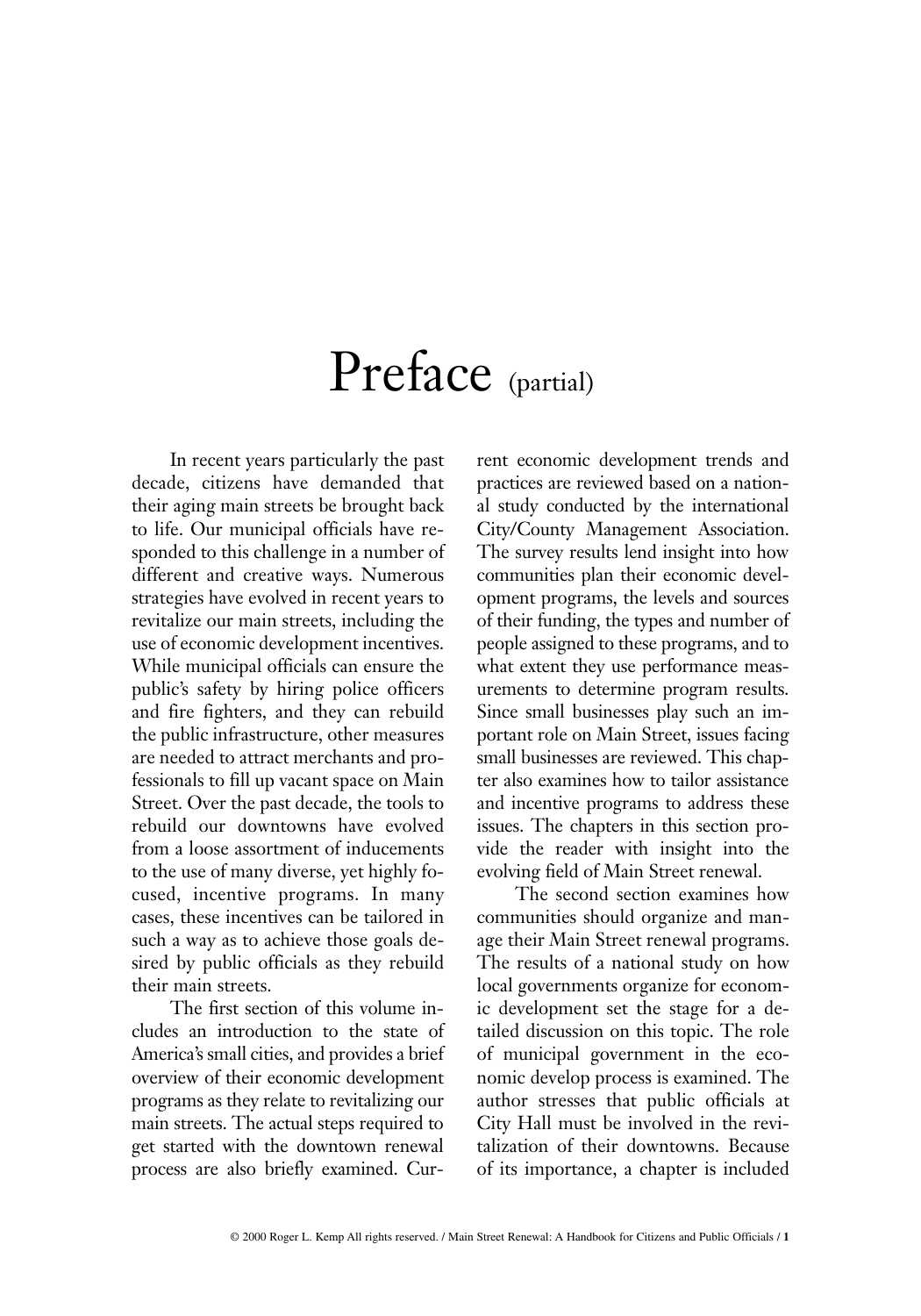on precisely how to create partnerships between city government and small businesses. The various participants involved in this process, as well as their roles and responsibilities, are also highlighted. Public officials, prior to initiating a main Street program, need to conduct a critical self-evaluation of their community to assess their commitment and involvement in this process. The concluding chapter of this section examines ways to manage development and growth, placing emphasis on sustainable community development practices, including preservation strategies.

The two longest sections are devoted to the tools available for Main Street renewal, and the actual case studies showing the successful application of these tools. These tools include, but are certainly limited to, how a community should assess its development potential, requirements of the Community Reinvestment Act, ways to revitalize our main streets, practices to improve downtown safety, and the use of the Rehabilitation Tax Credit to attract investment. Chapters are also included on how to keep retailers on Main Street, the importance of parking facilities and the proper ways to manage them, how to use rural banks for economic growth, available small business development tools, methods to strengthen downtown businesses, and the use of tax increment financing. Eleven chapters examine the tools available for Main Street renewal. A discussion of these tools, however, would not be complete with showing how they have been successfully applied in our communities across America.

Case studies describe, among other things, how municipalities should evaluate and assess their Main Streets, the initial phase of a longer-range strategic planning process. Other case studies examine how to use plazas and public spaces to attract citizens, how residential streets can be brought back to life, what public officials should learn from the shopping malls, and how to use a community's available infill development potential. Public officials in a few municipalities have even created new Main Streets to foster a "sense of community." Some communities have carefully focused their attention on the use of architecture and building design criteria to attract downtown merchants and shoppers. Others have sought out specific types of retail development and tenants to match the needs of their citizens. One case study even examines how an old Eastern mill town was revitalized. In all, 18 case studies highlight the successful application of the Main Street renewal tools described in the previous section.

The communities examined in this volume are typically small ones, ranging in size from a few thousand citizens in rural locations to over 50,000 in a few cases like Santa Monica, California, and West Palm Beach, Florida. These cities are larger because they are located in highly congested metropolitan areas. Clearly, most of America's cities are not large population centers. The municipalities selected for this volume are typically very small by big city standards, and usually, with few exceptions, include those communities with populations under 25,000. The focus of this work is on ways to revitalize our Main Streets that single street that represents the very essence of our downtown. Geographically, those communities examined range from the west (California, Colorado, Washington) to the east (Massachusetts, New York, and Ohio), and from the north (North Dakota and Wisconsin) the South (Florida, Georgia, Louisiana, and Texas), as well as the midwest (Illinois, Indiana, Iowa, and Kansas). In short, the cities and towns examined in